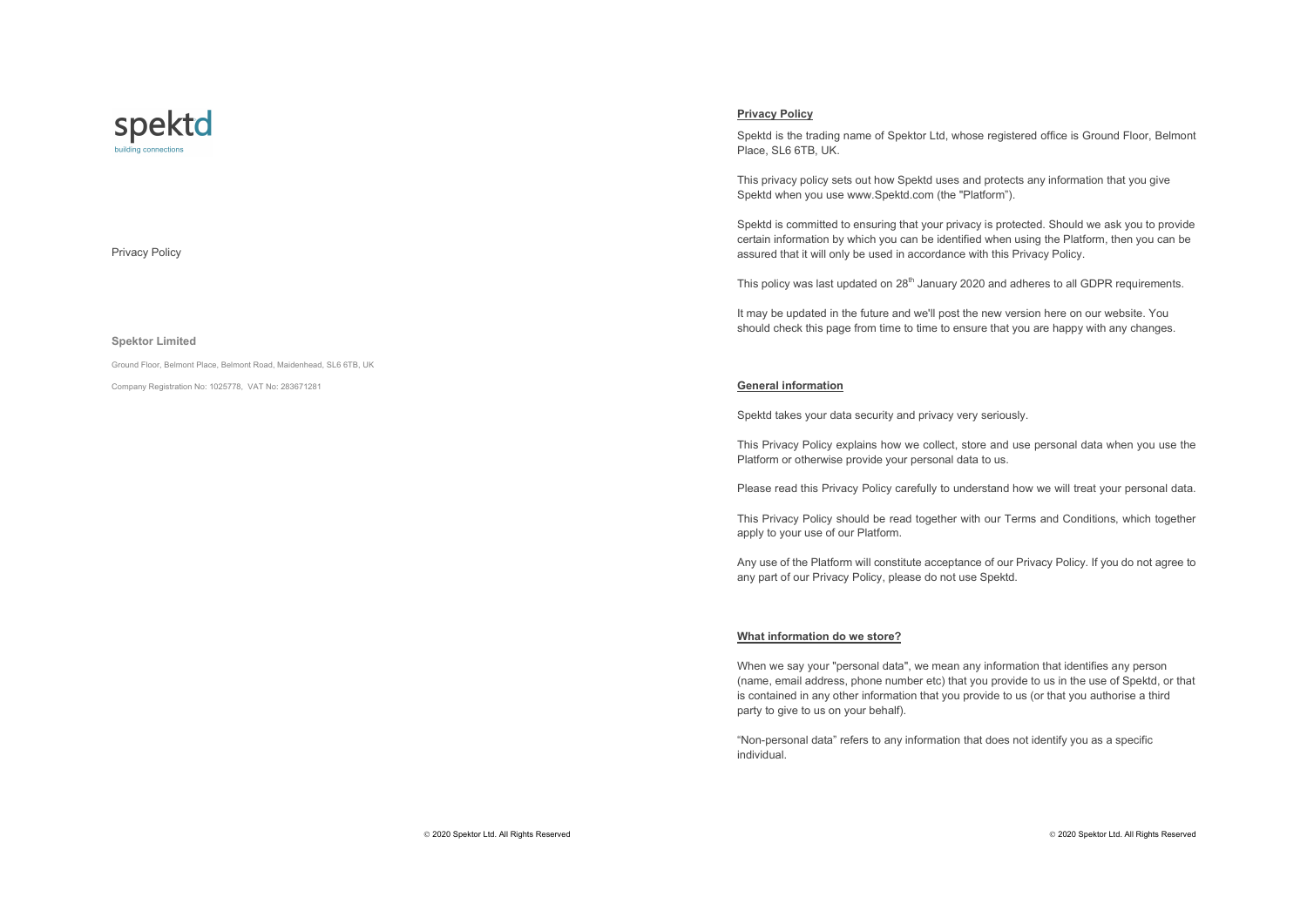### **Information you provide**

Your personal data includes the information you provide, when you register for an account or opt-in to receive our emails, or when you submit a "Contact Manufacturer" request or a "Quote Request" to a Manufacturer, or when you answer questionnaires, surveys, enter competitions or provide information in your account profile, on the Platform, or during a support enquiry between Spektd and you and/or your organisation.

Examples of this personal data include:

- Name and company represented and company role
- Contact information including email address
- § Demographic information such as address and postcode
- Other information relevant to customer surveys and/or offers

We do not collect or process "special categories" of personal data, as defined under GDPR.

### **Information we collect**

We collect information about your website usage, to improve our products and service. Some of this data may be "personal data", where it identifies a person.

The information we collect and how we use it:

- § We monitor patterns of usage, such as login dates and actions performed on the site (such as searches, page views, file downloads, product comparisons, quote requests) so we can understand how people are using Spektd to develop and improve our product.
- § We also monitor patterns of usage so that we can tailor any communications we may send you or promotions you may receive.
- For example, we may tailor emails with information about features or products that you haven't tried or seen yet, instead of features that you use frequently.
- § For security reasons and to aid in monitoring patterns of usage, we log your IP address when you use the website. This is your computer's individual identification number that is assigned to your computer when connected to the Internet.
- We monitor traffic information when you visit our site or read our emails, including things like page visits, email opens, email clicks, referring sites, and messages sent. We use this information to improve our website, promotions, and to understand user behaviour. Please see "How we use cookies" section below.

#### **How will we use your information**

### **Providing access to Spektd**

We use your personal data to enable us to register you and provide you with access to the Platform.

It will also enable us to contact you by email, post, SMS, social media or telephone where necessary with Spektd updates; to record your personal preferences; to personalise our services to you (such as by saving search and browsing history to make it easier for you to find information when you return to the Platform).

### **Making improvements to Spektd**

We will also use and analyse your personal data so that we can administer, support, improve and develop our business, customer service and the features of the Platform. We may use third parties to assist us in doing these things from time to time, and in those cases may pass on your personal data to them. We will only share your data with third parties that we trust, and where there are assurances in place that they will ensure your data is protected.

### **Informing manufacturers of product specifications**

We will notify Manufacturers of your name and company if you use the Platform to create a "For Tender" specification schedule which includes their products, allowing them to respond quickly to any further information requirements that you may have.

We will not provide Manufacturers with your direct contact details (such as email address or phone number), but we do provide them with the option to send you a message through Spektd, which will be delivered to your email address.

### **Providing market insights**

We monitor anonymous, aggregated information about how people use Spektd so that we can produce insights about how people search, compare, research and make decisions about lighting products for specifications.

For example, based on an anonymous, aggregate data analysis, we may produce a report on how people might search for products they may wish to specify.

We may share these insights with Manufacturers, on our blog or other promotional material. use them internally to improve our product and communications, or share with other interested third parties. We will never identify you or your company in such communications, reports or white papers and will never report data in such a way that you or your company could be identified without your prior consent.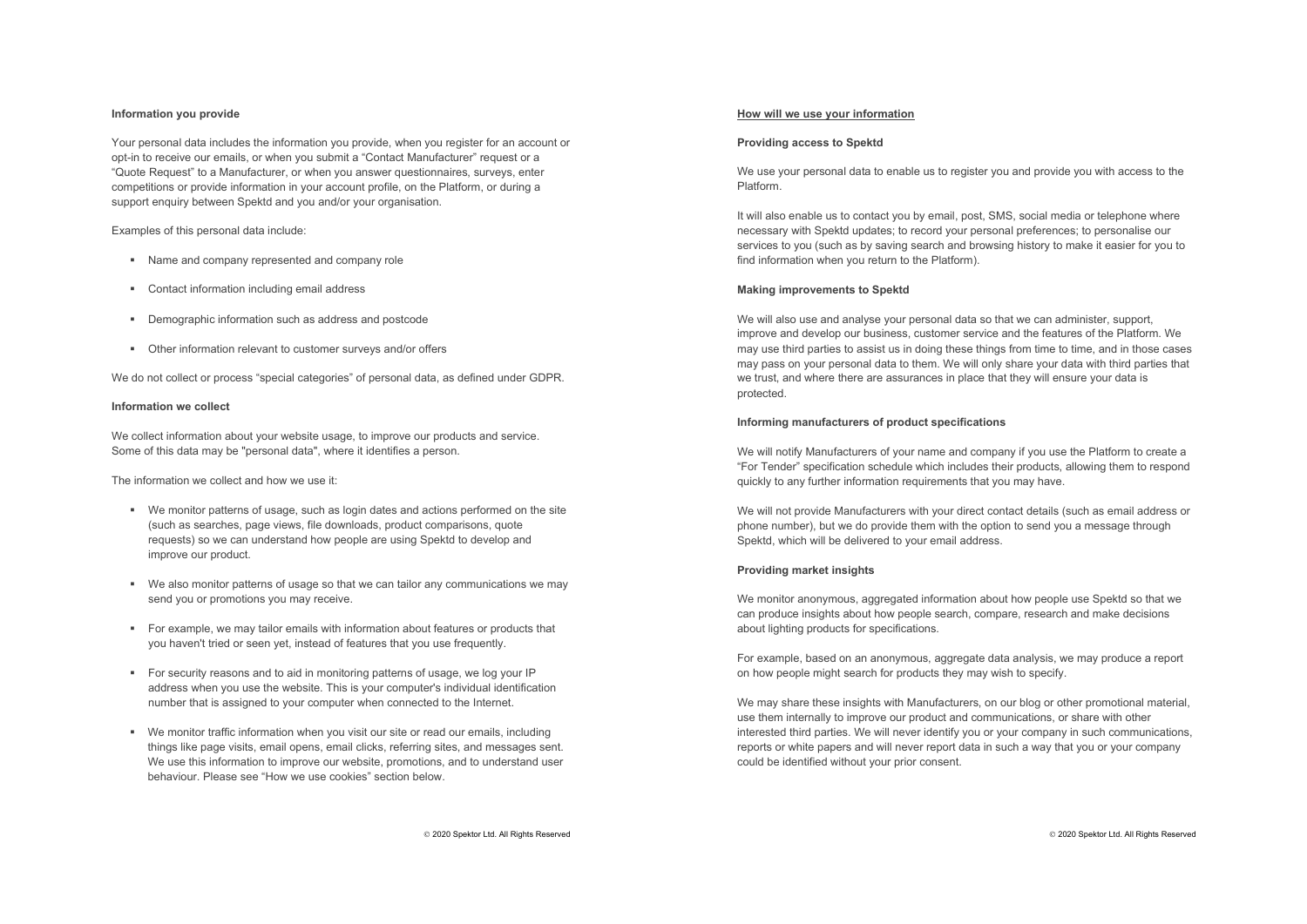### **Contacting you for marketing purposes**

We may use your personal data to contact you by email, post, SMS, social media and/or telephone to let you know about Spektd and/or third party services, content, offers, market research or product ranges which may be of interest to you.

We will only use your data in this way where you have provided opt-in consent, we have legitimate business reasons for doing so, or where we are otherwise entitled by law to do so.

If you would like us to stop providing you with such notifications, just contact us using the details provided at the bottom of this page. Please note, this may take up to five working days to take effect.

#### **Legal requirements**

In some circumstances we may process your personal data because it is required for compliance with a legal or regulatory obligation.

#### **Security and data storage**

We are committed to ensuring that your information is secure. In order to prevent unauthorised access or disclosure, we have put in place suitable physical, electronic and managerial procedures to safeguard and secure the information we collect online.

Where we utilise third parties to help provide our services, we will ensure that the security policies and confidentiality arrangements of those third parties adhere to the same requirements we ourselves impose and expect.

Where we have given you (or where you have chosen) a password which enables you to access certain parts of the Platform, you are responsible for keeping this password confidential. You should not share your password with anyone.

### **How long do we store your data for?**

We only store your data for as long as necessary for the purposes of processing set out in this policy. When you delete your account with Spektd, we will automatically delete your data within 180 days.

Within one working day of deleting your Spektd account you will no longer receive unsolicited e-mail communications from Spektd.

### **Your data protection rights**

We want to make sure you are fully aware of all of your data protection rights. Every user is entitled to the following:

## **Right to access**

You have the right to ask us for a copy of your personal data that we hold.

#### **Right to rectification**

You have the right to correct any information we hold about you that you believe is incorrect. To do so, please log on to your Spektd account and update your information or get in touch with us.

### **Right to erasure**

You have the right to ask us to delete your personal data, under certain circumstances.

## **Right to restrict processing**

You have the right to restrict the processing of your personal data, under certain circumstances.

### **Right to object to processing**

You have the right to object to the processing of your personal data, under certain circumstances.

### **Right to Data Portability**

You have the right to ask us to provide your personal data to another organisation, or directly to you, under certain circumstances.

### **Right to change or withdraw your consent**

Where you have given us consent to make use of your personal data for any of the purposes outlined in this policy, you have the right to withdraw that consent. To do so, please log on to your Spektd account and update your contact preferences or get in touch with us.

If you would like to exercise any of these rights, please get in touch by emailing hello@spektd.com.

If you do make a request, we are required to respond within one month. However, we will always endeavour to respond in the shortest period of time possible.